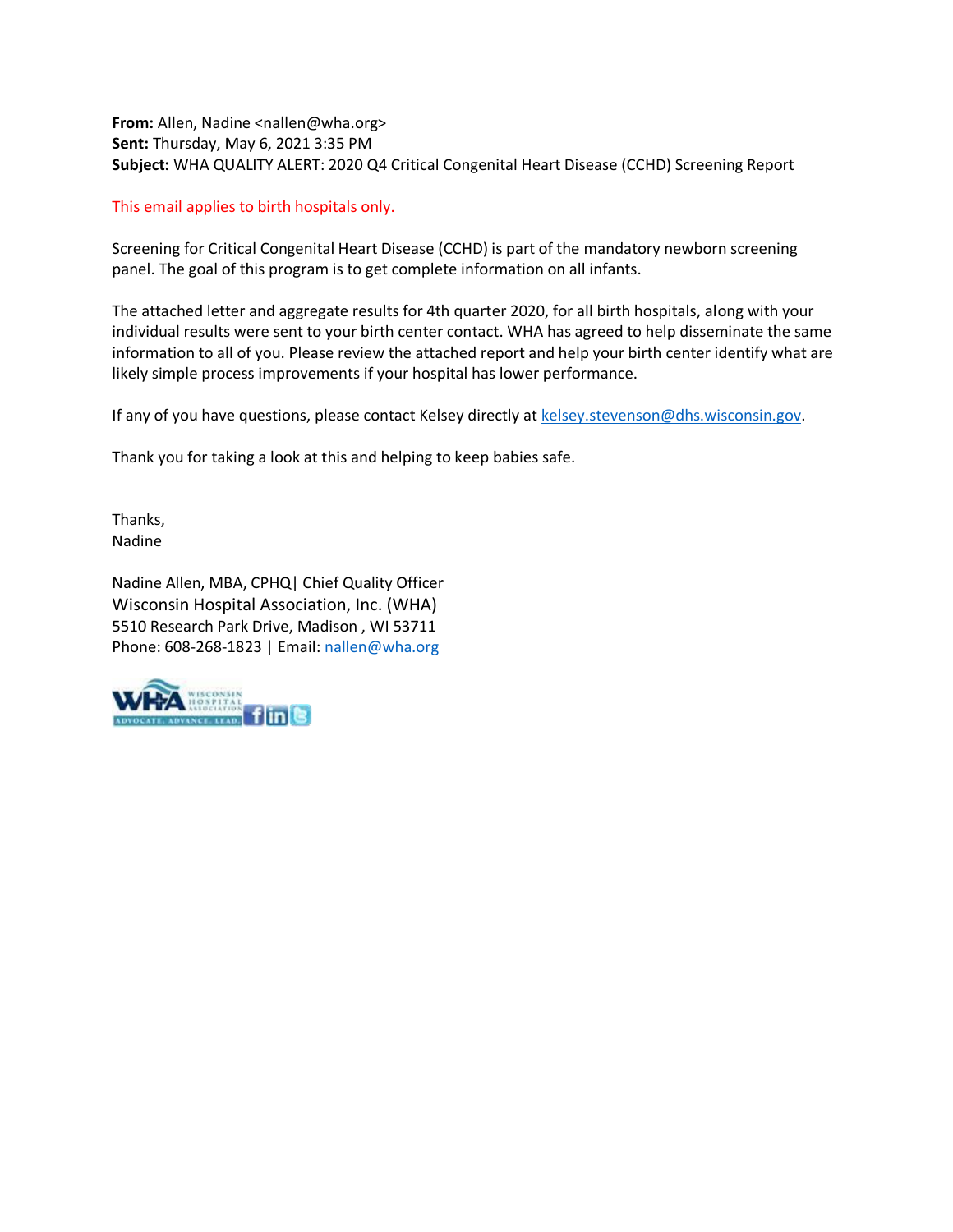#### **DIVISION OF PUBLIC HEALTH**

Tony Evers Governor



# **State of Wisconsin** Telephone: 608-266-1251 Department of Health Services

1 WEST WILSON STREET PO BOX 2659 MADISON WI 53701-2659

Fax: 608-267-2832<br>TTY: 711 or 800-947-3529

Karen Timberlake Interim Secretary

Date: May 4, 2021

To: Newborn Nursery Managers and Out-of-Hospital Birth Attendants

Re: Newborn Critical Congenital Heart Disease Screening, October 1–December 31, 2020

The Wisconsin Department of Health Services (DHS) added screening for Critical Congenital Heart Disease (CCHD) by pulse oximetry to the Wisconsin Newborn Screening Program's panel of conditions, effective July 1, 2014, per Wis. Admin. Code § DHS 115.4.

Enclosed is a copy of your individual hospital or out-of-hospital report based on information submitted on the Newborn Screening Blood Collection form (blood card) to the Wisconsin State Laboratory of Hygiene (WSLH) for babies born between October 1 and December 31, 2020. Also included is a copy of a summary report organized by screening rates by individual hospitals. This report, in partnership with the Wisconsin Hospital Association (WHA), will be shared by WHA with hospital quality managers.

The DHS Newborn Screening Program contracts with Wisconsin SHINE (Screening Hearts in Newborns) at the University of Wisconsin School of Medicine and Public Health in collaboration with the Medical College of Wisconsin to support implementation of universal screening for CCHD. Wisconsin SHINE (http://www.wisconsinshine.org/) provides:

- CCHD screening protocols for the well-baby nursery and NICU.
- Technical assistance for questions about screening policy or procedure.
- Staff and parent education materials.
- Information on reporting screening results.

Included as part of the summary report are tips to help improve CCHD reporting created by Wisconsin SHINE. If you have questions on CCHD screening protocols or results, please contact Andrea Blom, Wisconsin SHINE, by email at adblom@pediatrics.wisc.edu. If you have questions on the data report methodology, please contact Kelsey Stevenson, Newborn Screening Data and System Integration Specialist, at the Department of Health Services by email at kelsey.stevenson@dhs.wisconsin.gov.

Thank you,

Anne Odusanya, DrPH, MPH Children and Youth with Special Health Care Needs Unit Supervisor Bureau of Community Health Promotion Wisconsin Division of Public Health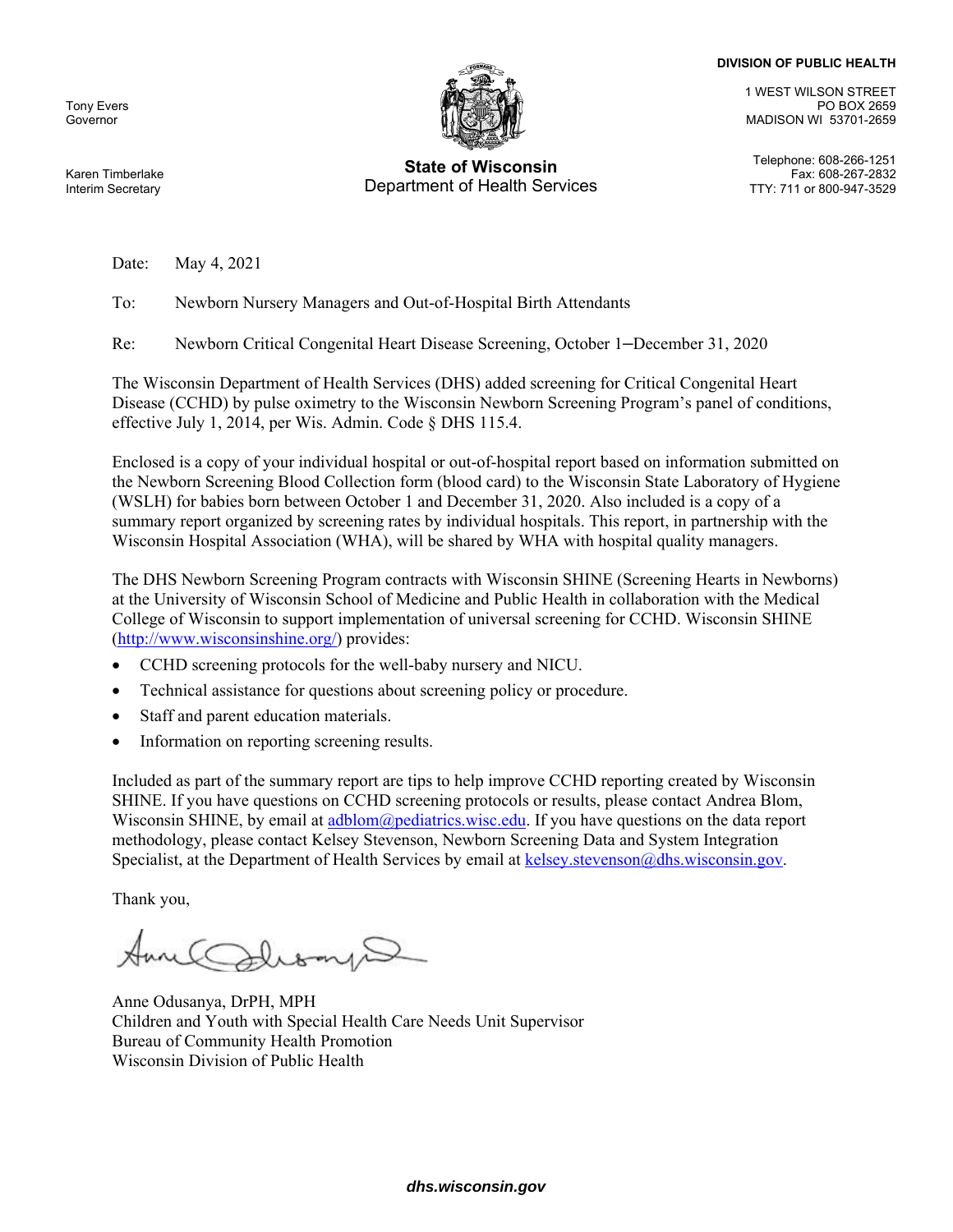



## Newborn Critical Congenital Heart Disease Screening in Wisconsin **October 1 to December 31, 2020**

This report is a summary of newborn critical congenital heart disease (CCHD) screening results as submitted by hospitals and out of hospital providers on the Newborn Screening Blood Collection form (blood card) to the Wisconsin State Laboratory of Hygiene (WSLH). CCHD screening by pulse oximetry was added to the Wisconsin Newborn Screening Program's panel of conditions, effective July 3, 2014, as per Wis. Admin. Code § DHS 115.4.

Screening Results include **Pass**, **Fail** and **Unknown**. Not Screened Reasons include **Refused**, **Transferred**, **Deceased**, **Echo Normal**, **Confirmed Heart Disease**, and **Other**. This report is organized by report rates, with the highest rates appearing first. Total report rate includes all babies screened, or not screened but with a reason reported. If you have questions on this report, please contact Kelsey Stevenson at the Department of Health Services at Kelsey.Stevenson@dhs.wisconsin.gov or 608‐590‐5142. If you have questions on screening protocols or missing results, please contact Andrea Blom at the Wisconsin SHINE Project at adblom@pediatrics.wisc.edu.

**Reminder:** Point‐of‐care screening (hearing and CCHD) should never delay submitting blood cards to the WSLH. If CCHD pulse oximetry testing is not done by the time the blood specimen is ready, update the point‐of‐care screening results in WE‐TRAC.

## **Tips for hospitals when completing blood cards:**

- Take a moment to review what is being sent. Did I record everything? Can I read it? Does it make sense?
- Please remember to check Pass or Fail when recording the Pulse Ox Screen Date on the newborn screening card. Cards with date and/or time only will be counted as Missing (No screening information reported).
- Please make all CCHD and hearing screening updates in WE‐TRAC.
- **Do not fax CCHD or hearing screening updates to WSLH**

| <b>Blood Card Submitter</b>               | <b>Reports Received</b><br>(Screen Result or Reason Not Screened<br>Reported) |               |                |              | <b>Missing</b><br>(No Information<br>Reported) | <b>Total</b><br><b>Records</b> |     |
|-------------------------------------------|-------------------------------------------------------------------------------|---------------|----------------|--------------|------------------------------------------------|--------------------------------|-----|
|                                           | <b>Percent</b>                                                                | <b>Result</b> | <b>Reason</b>  | <b>Total</b> | <b>Missing</b>                                 | <b>Percent</b>                 |     |
| Amery Regional Medical Center             | 100.0%                                                                        | 18            | 0              | 18           | <sup>0</sup>                                   | 0.0%                           | 18  |
| <b>Ascension CSM-Ozaukee</b>              | 100.0%                                                                        | 94            | 0              | 94           | 0                                              | 0.0%                           | 94  |
| <b>Ascension Mercy Hospital-Oshkosh</b>   | 100.0%                                                                        | 94            | 3              | 97           | 0                                              | 0.0%                           | 97  |
| Ascension St. Francis Hospital            | 100.0%                                                                        | 96            | 0              | 96           | 0                                              | 0.0%                           | 96  |
| Ascension St. Mary's Hospital-Rhinelander | 100.0%                                                                        | 38            | $\overline{2}$ | 40           | 0                                              | 0.0%                           | 40  |
| Ascension St. Michael's-Stevens Point     | 100.0%                                                                        | 98            | 0              | 98           | 0                                              | 0.0%                           | 98  |
| Aspirus Langlade Hospital-Antigo          | 100.0%                                                                        | 53            | 0              | 53           | 0                                              | 0.0%                           | 53  |
| Aspirus Riverview Hospital-Wisc Rapids    | 100.0%                                                                        | 116           | 1              | 117          | 0                                              | 0.0%                           | 117 |
| Aurora Lakeland Medical Center-Elkhorn    | 100.0%                                                                        | 133           | 0              | 133          | 0                                              | 0.0%                           | 133 |
| Aurora Medical Center-Kenosha             | 100.0%                                                                        | 277           | 1              | 278          | 0                                              | 0.0%                           | 278 |
| Aurora Medical Center-Oshkosh             | 100.0%                                                                        | 148           | 4              | 152          | 0                                              | 0.0%                           | 152 |
| <b>Beaver Dam Community Hospitals</b>     | 100.0%                                                                        | 46            | $\Omega$       | 46           | 0                                              | 0.0%                           | 46  |

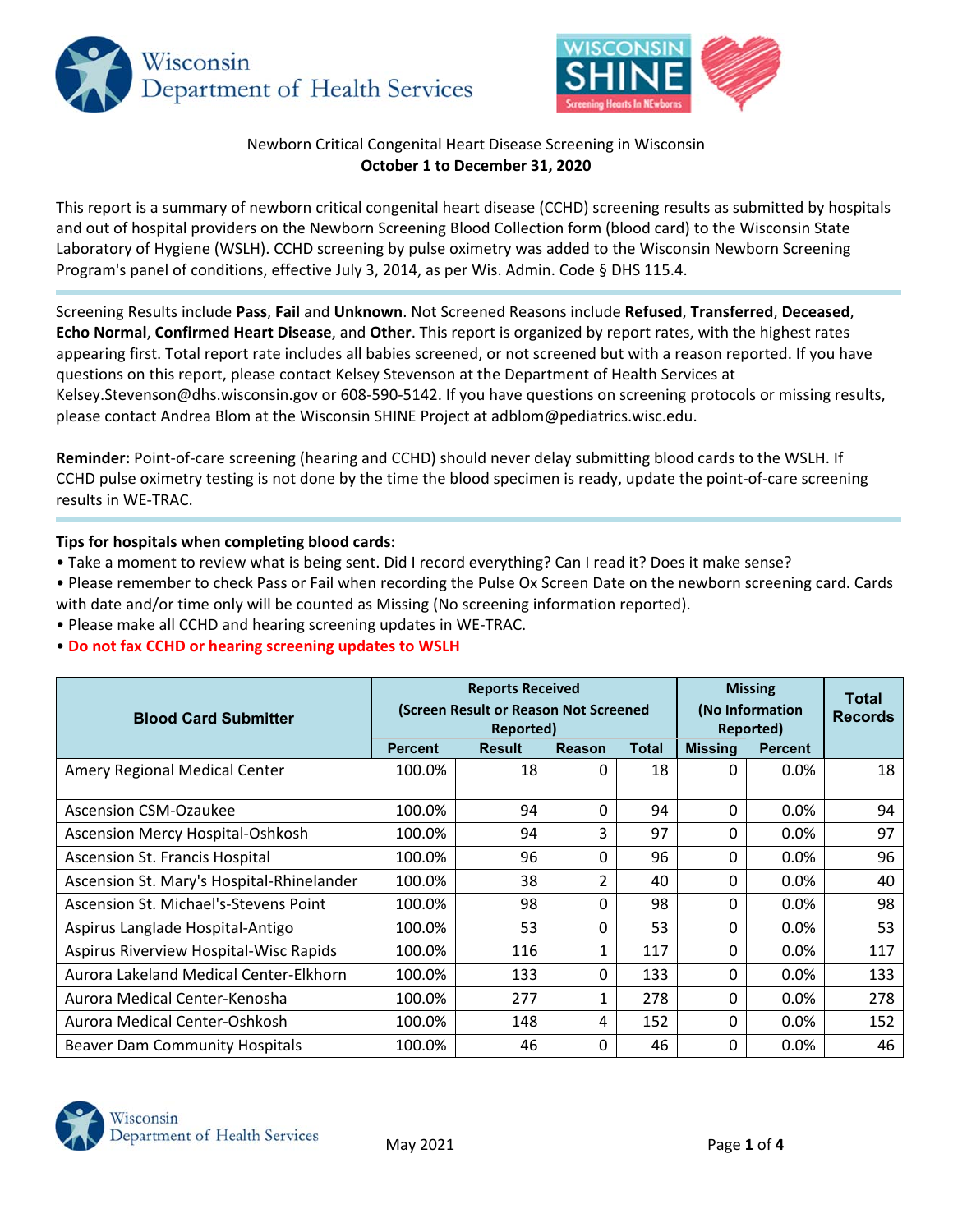



| <b>Blood Card Submitter</b>               | <b>Reports Received</b><br>(Screen Result or Reason Not Screened<br><b>Reported)</b> |                                |                |              |                                  | <b>Missing</b><br>(No Information<br><b>Reported)</b> |     |  |
|-------------------------------------------|--------------------------------------------------------------------------------------|--------------------------------|----------------|--------------|----------------------------------|-------------------------------------------------------|-----|--|
|                                           | <b>Percent</b>                                                                       | <b>Result</b><br><b>Reason</b> |                | <b>Total</b> | <b>Missing</b><br><b>Percent</b> |                                                       |     |  |
| Bellin Hospital-Green Bay                 | 100.0%                                                                               | 305                            | $\overline{2}$ | 307          | 0                                | 0.0%                                                  | 307 |  |
| <b>Black River Memorial Hospital</b>      | 100.0%                                                                               | 20                             | 1              | 21           | $\Omega$                         | 0.0%                                                  | 21  |  |
| Crossing Rivers Health-Prairie du Chien   | 100.0%                                                                               | 29                             | 0              | 29           | 0                                | 0.0%                                                  | 29  |  |
| Divine Savior Healthcare                  | 100.0%                                                                               | 43                             | 1              | 44           | 0                                | 0.0%                                                  | 44  |  |
| Door County Medical Center                | 100.0%                                                                               | 31                             | $\mathbf 1$    | 32           | 0                                | 0.0%                                                  | 32  |  |
| F&MCW St. Joseph's Hospital-West Bend     | 100.0%                                                                               | 125                            | 0              | 125          | 0                                | 0.0%                                                  | 125 |  |
| Froedtert South-St. Catherine-Pleasant    | 100.0%                                                                               | 148                            | 1              | 149          | 0                                | 0.0%                                                  | 149 |  |
| Grant Regional Health Center-Lancaster    | 100.0%                                                                               | 26                             | 1              | 27           | 0                                | 0.0%                                                  | 27  |  |
| Holy Family Memorial Medical Center       | 100.0%                                                                               | 24                             | 0              | 24           | 0                                | 0.0%                                                  | 24  |  |
| HSHS Sacred Heart Hospital-Eau Claire     | 100.0%                                                                               | 170                            | 5              | 175          | 0                                | 0.0%                                                  | 175 |  |
| Lakeview Medical Center-Rice Lake         | 100.0%                                                                               | 90                             | 3              | 93           | 0                                | 0.0%                                                  | 93  |  |
| Marshfield Clinic-Eau Claire Center       | 100.0%                                                                               | 112                            | 0              | 112          | 0                                | 0.0%                                                  | 112 |  |
| <b>Marshfield Medical Center</b>          | 100.0%                                                                               | 210                            | 12             | 222          | 0                                | 0.0%                                                  | 222 |  |
| Marshfield Medical Center-Weston          | 100.0%                                                                               | 74                             | 0              | 74           | 0                                | 0.0%                                                  | 74  |  |
| Mayo Clinic Health System-Eau Claire      | 100.0%                                                                               | 224                            | 11             | 235          | 0                                | 0.0%                                                  | 235 |  |
| Mayo Clinic Health System-La Crosse       | 100.0%                                                                               | 130                            | 4              | 134          | 0                                | 0.0%                                                  | 134 |  |
| Mayo Clinic Health System-Northland       | 100.0%                                                                               | 37                             | 0              | 37           | 0                                | 0.0%                                                  | 37  |  |
| Mayo Clinic Health System-Menomonie       | 100.0%                                                                               | 55                             | 1              | 56           | 0                                | 0.0%                                                  | 56  |  |
| <b>Memorial Medical Center-Ashland</b>    | 100.0%                                                                               | 46                             | 1              | 47           | 0                                | 0.0%                                                  | 47  |  |
| Monroe Clinic                             | 100.0%                                                                               | 112                            | $\overline{2}$ | 114          | 0                                | 0.0%                                                  | 114 |  |
| Prairie Ridge Health                      | 100.0%                                                                               | 31                             | 0              | 31           | 0                                | 0.0%                                                  | 31  |  |
| ProHealth Oconomowoc Memorial             | 100.0%                                                                               | 85                             | 0              | 85           | 0                                | 0.0%                                                  | 85  |  |
| ProHealth Waukesha Memorial Hospital      | 100.0%                                                                               | 363                            | 20             | 383          | 0                                | 0.0%                                                  | 383 |  |
| Reedsburg Area Medical Center             | 100.0%                                                                               | 54                             | 1              | 55           | $\mathbf 0$                      | 0.0%                                                  | 55  |  |
| <b>Richland Hospital</b>                  | 100.0%                                                                               | 35                             | 0              | 35           | 0                                | 0.0%                                                  | 35  |  |
| Sauk Prairie Healthcare                   | 100.0%                                                                               | 81                             | 0              | 81           | $\mathbf 0$                      | 0.0%                                                  | 81  |  |
| Southwest Health Center-Platteville       | 100.0%                                                                               | 45                             | 0              | 45           | 0                                | 0.0%                                                  | 45  |  |
| SSM Health St. Mary's Hospital Janesville | 100.0%                                                                               | 87                             | 0              | 87           | 0                                | 0.0%                                                  | 87  |  |
| SSM Health St. Mary's Hospital Madison    | 100.0%                                                                               | 355                            | 62             | 417          | 0                                | 0.0%                                                  | 417 |  |
| SSM St. Clare Hospital-Baraboo            | 100.0%                                                                               | 37                             | 0              | 37           | 0                                | 0.0%                                                  | 37  |  |
| St. Agnes Hospital                        | 100.0%                                                                               | 179                            | 1              | 180          | 0                                | 0.0%                                                  | 180 |  |
| St. Croix Regional Medical Center         | 100.0%                                                                               | 57                             | 1              | 58           | 0                                | 0.0%                                                  | 58  |  |
| ThedaCare Medical Center-Waupaca          | 100.0%                                                                               | 29                             | 0              | 29           | 0                                | 0.0%                                                  | 29  |  |
| ThedaCare Medical Center-Appleton         | 100.0%                                                                               | 202                            | 6              | 208          | 0                                | 0.0%                                                  | 208 |  |
| ThedaCare Medical Center-Neenah           | 100.0%                                                                               | 286                            | 11             | 297          | 0                                | 0.0%                                                  | 297 |  |

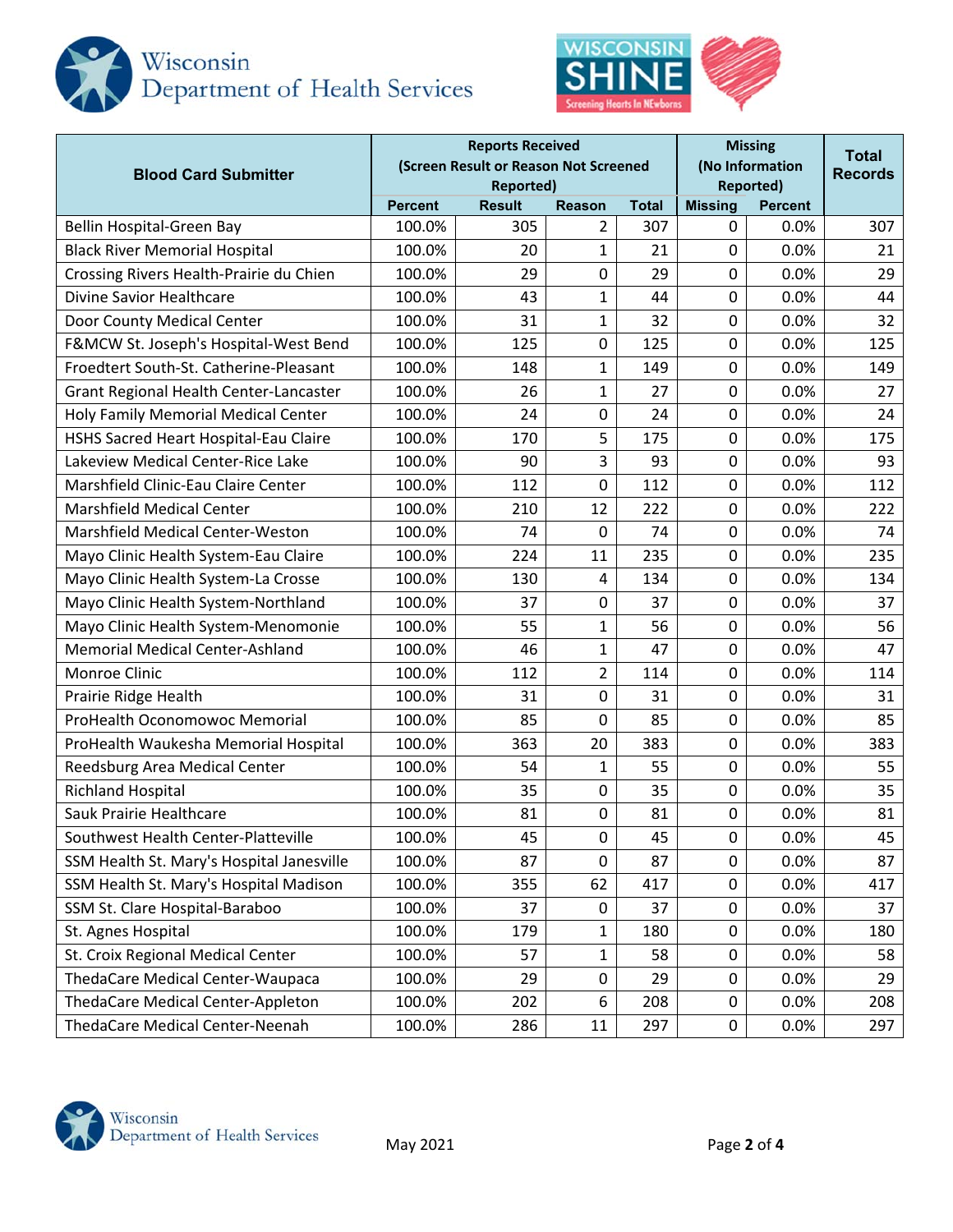



| <b>Blood Card Submitter</b>            | <b>Reports Received</b><br>(Screen Result or Reason Not Screened Reported) |               |                |              | <b>Missing</b><br>(No Information<br><b>Reported)</b> |      | <b>Total</b><br><b>Records</b> |
|----------------------------------------|----------------------------------------------------------------------------|---------------|----------------|--------------|-------------------------------------------------------|------|--------------------------------|
|                                        | <b>Percent</b>                                                             | <b>Result</b> | <b>Reason</b>  | <b>Total</b> | <b>Missing</b>                                        |      |                                |
| <b>Upland Hills Health</b>             | 100.0%                                                                     | 46            | 0              | 46           | 0                                                     | 0.0% | 46                             |
| Vernon Memorial Healthcare             | 100.0%                                                                     | 32            | 1              | 33           | $\mathbf 0$                                           | 0.0% | 33                             |
| Watertown Regional Medical Center      | 100.0%                                                                     | 32            | 0              | 32           | 0                                                     | 0.0% | 32                             |
| <b>Waupun Memorial Hospital</b>        | 100.0%                                                                     | 34            | 0              | 34           | 0                                                     | 0.0% | 34                             |
| Wheaton Franciscan Healthcare-         | 100.0%                                                                     | 79            | 4              | 83           | 0                                                     | 0.0% | 83                             |
| Ascension CSM Women's-Milwaukee        | 99.8%                                                                      | 568           | 27             | 595          | 1                                                     | 0.2% | 596                            |
| St. Joseph's Hospital-Milwaukee        | 99.8%                                                                      | 402           | 16             | 418          | 1                                                     | 0.2% | 419                            |
| All Saints Hospital-Racine             | 99.7%                                                                      | 299           | 8              | 307          | 1                                                     | 0.3% | 308                            |
| Froedtert Hospital                     | 99.6%                                                                      | 698           | 60             | 758          | 3                                                     | 0.4% | 761                            |
| <b>Aurora Medical Center-Grafton</b>   | 99.6%                                                                      | 225           | 4              | 229          | 1                                                     | 0.4% | 230                            |
| Unity Point Health Meriter-Madison     | 99.6%                                                                      | 1,039         | 99             | 1,138        | 5                                                     | 0.4% | 1,143                          |
| F&MCW-Community Memorial Hospital      | 99.5%                                                                      | 198           | $\overline{2}$ | 200          | 1                                                     | 0.5% | 201                            |
| Gundersen Health System                | 99.5%                                                                      | 389           | 9              | 398          | 2                                                     | 0.5% | 400                            |
| Ascension NE St. Elizabeth Hospital-   | 99.3%                                                                      | 278           | 18             | 296          | $\overline{2}$                                        | 0.7% | 298                            |
| Aurora Medical Center-Summit           | 99.2%                                                                      | 127           | $\mathbf{1}$   | 128          | 1                                                     | 0.8% | 129                            |
| HSHS St. Vincent Hospital-Green Bay    | 99.1%                                                                      | 311           | 19             | 330          | 3                                                     | 0.9% | 333                            |
| Aurora West Allis Medical Center       | 99.1%                                                                      | 720           | 46             | 766          | 7                                                     | 0.9% | 773                            |
| Aurora Sheboygan Memorial Medical      | 99.0%                                                                      | 191           | 3              | 194          | $\overline{2}$                                        | 1.0% | 196                            |
| <b>Beloit Health System</b>            | 98.9%                                                                      | 85            | $\mathbf{1}$   | 86           | 1                                                     | 1.1% | 87                             |
| Aurora Medical Center of Manitowoc     | 98.8%                                                                      | 82            | $\mathbf{1}$   | 83           | $\mathbf{1}$                                          | 1.2% | 84                             |
| Fort HealthCare                        | 98.6%                                                                      | 70            | $\mathbf 0$    | 70           | $\mathbf{1}$                                          | 1.4% | 71                             |
| <b>Tomah Health</b>                    | 98.2%                                                                      | 56            | $\mathbf 0$    | 56           | $\mathbf{1}$                                          | 1.8% | 57                             |
| Mercyhealth Hospital-Janesville        | 98.2%                                                                      | 159           | 8              | 167          | 3                                                     | 1.8% | 170                            |
| Marshfield Medical Center-Minocqua     | 98.1%                                                                      | 52            | 0              | 52           | $\mathbf{1}$                                          | 1.9% | 53                             |
| Aurora BayCare Medical Center-Green    | 97.8%                                                                      | 335           | 13             | 348          | 8                                                     | 2.2% | 356                            |
| HSHS St. Nicholas Hospital-Sheboygan   | 97.6%                                                                      | 40            | 0              | 40           | 1                                                     | 2.4% | 41                             |
| <b>Aspirus Medford Hospital</b>        | 97.3%                                                                      | 36            | 0              | 36           | 1                                                     | 2.7% | 37                             |
| Aspirus Wausau Hospital                | 97.0%                                                                      | 302           | 19             | 321          | 10                                                    | 3.0% | 331                            |
| ThedaCare Medical Center-Shawano       | 96.5%                                                                      | 55            | 0              | 55           | 2                                                     | 3.5% | 57                             |
| <b>ThedaCare Medical Center-Berlin</b> | 96.3%                                                                      | 26            | 0              | 26           | 1                                                     | 3.7% | 27                             |
| Aurora Medical Center Bay Area         | 96.2%                                                                      | 25            | 0              | 25           | 1                                                     | 3.8% | 26                             |
| Hudson Hospital                        | 95.9%                                                                      | 117           | 1              | 118          | 5                                                     | 4.1% | 123                            |
| Western Wisconsin Health-Baldwin       | 95.9%                                                                      | 45            | $\overline{2}$ | 47           | 2                                                     | 4.1% | 49                             |
| <b>Out of Hospital Providers</b>       | 95.9%                                                                      | 413           | 27             | 440          | 19                                                    | 4.1% | 459                            |
| <b>County Health Departments</b>       | 95.7%                                                                      | 44            | $\mathbf{1}$   | 45           | $\overline{2}$                                        | 4.3% | 47                             |
| Westfields Hospital-New Richmond       | 95.2%                                                                      | 19            | $\mathbf{1}$   | 20           | $\mathbf{1}$                                          | 4.8% | 21                             |